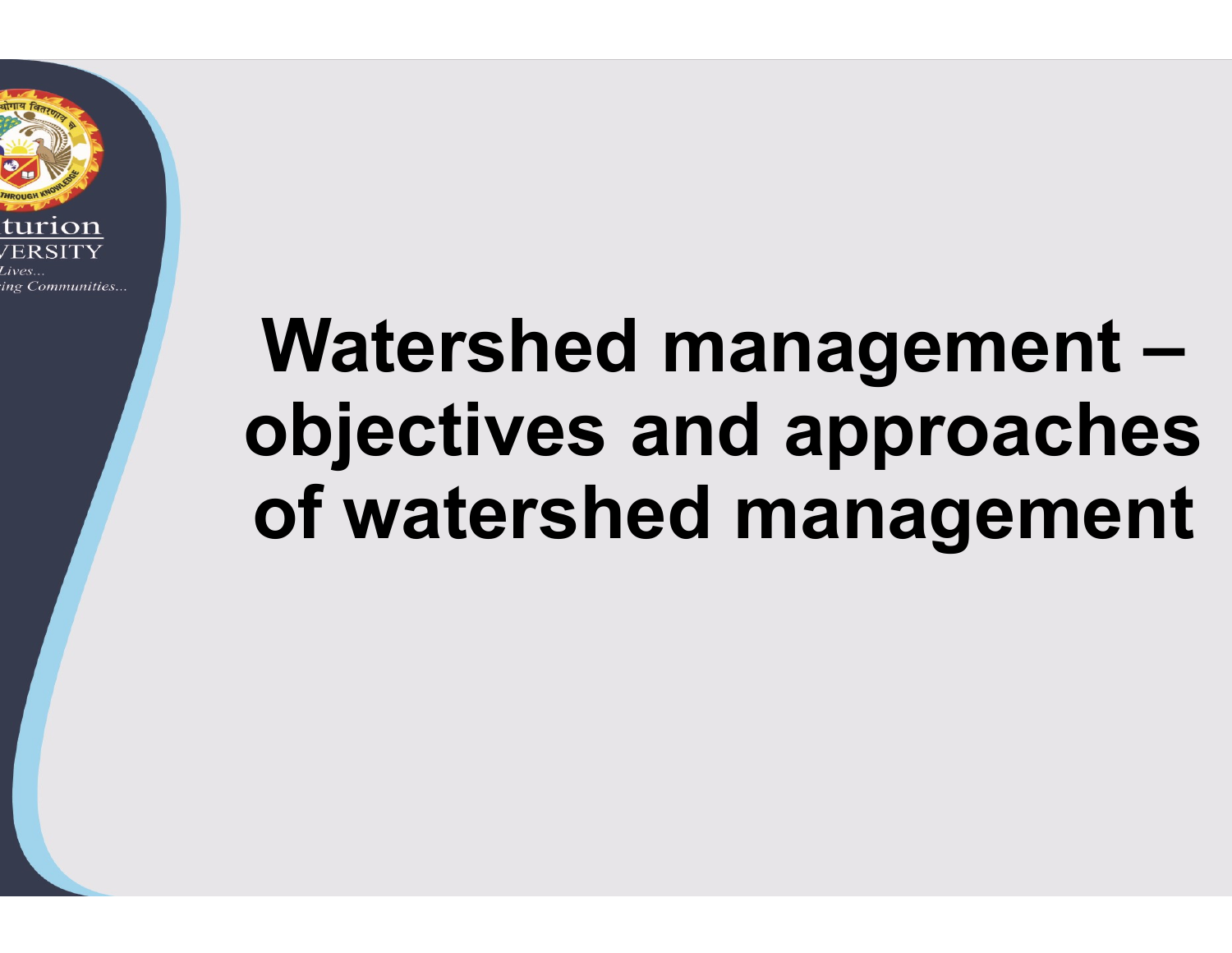

# Introduction

- **Introduction**<br>
v Soil, water and vegetation are t<br>
important natural resources. **Introduction**<br>Soil, water and vegetation an<br>important natural resources.<br>As these resources are interdep **uction**<br>vegetation are the threen<br>esources. important natural resources.
- **Introduction**<br>  $\checkmark$  Soil, water and vegetation<br>
important natural resources.<br>  $\checkmark$  As these resources are interd<br>
is a need to have a unit of n<br>
most effective and useful n **Introduction**<br>Soil, water and vegetation are<br>important natural resources.<br>As these resources are interdepe<br>is a need to have a unit of mana<br>most effective and useful mana most effective and useful management of Soil, water and vegetation<br>important natural resources.<br>As these resources are inter<br>is a need to have a unit of<br>most effective and useful<br>these resources.<br>In this context, watershed is a  $\checkmark$  Soil, water and vegetation are therefore interdependent is a need to have a unit of manage most effective and useful manage these resources.<br> $\checkmark$  In this context, watershed is an import for the management of the na important natural resource<br>As these resources are in<br>is a need to have a unit<br>most effective and usefi<br>these resources.<br>In this context, watershed<br>for the management of the **ction**<br>experistion are the three<br>ources.<br>are interdependent there<br>unit of management fo **action**<br> **Action**<br> **Accepted Management**<br> **Accepted management** for<br> **Accepted management** for<br> **Accepted management** of on are the three<br>
s.<br>
terdependent there<br>
of management fo<br>
is an important uni<br>
natural resource. ources.<br>are interdependent there<br>unit of management fo<br>useful management o<br>shed is an important uni<br>of the natural resource.
-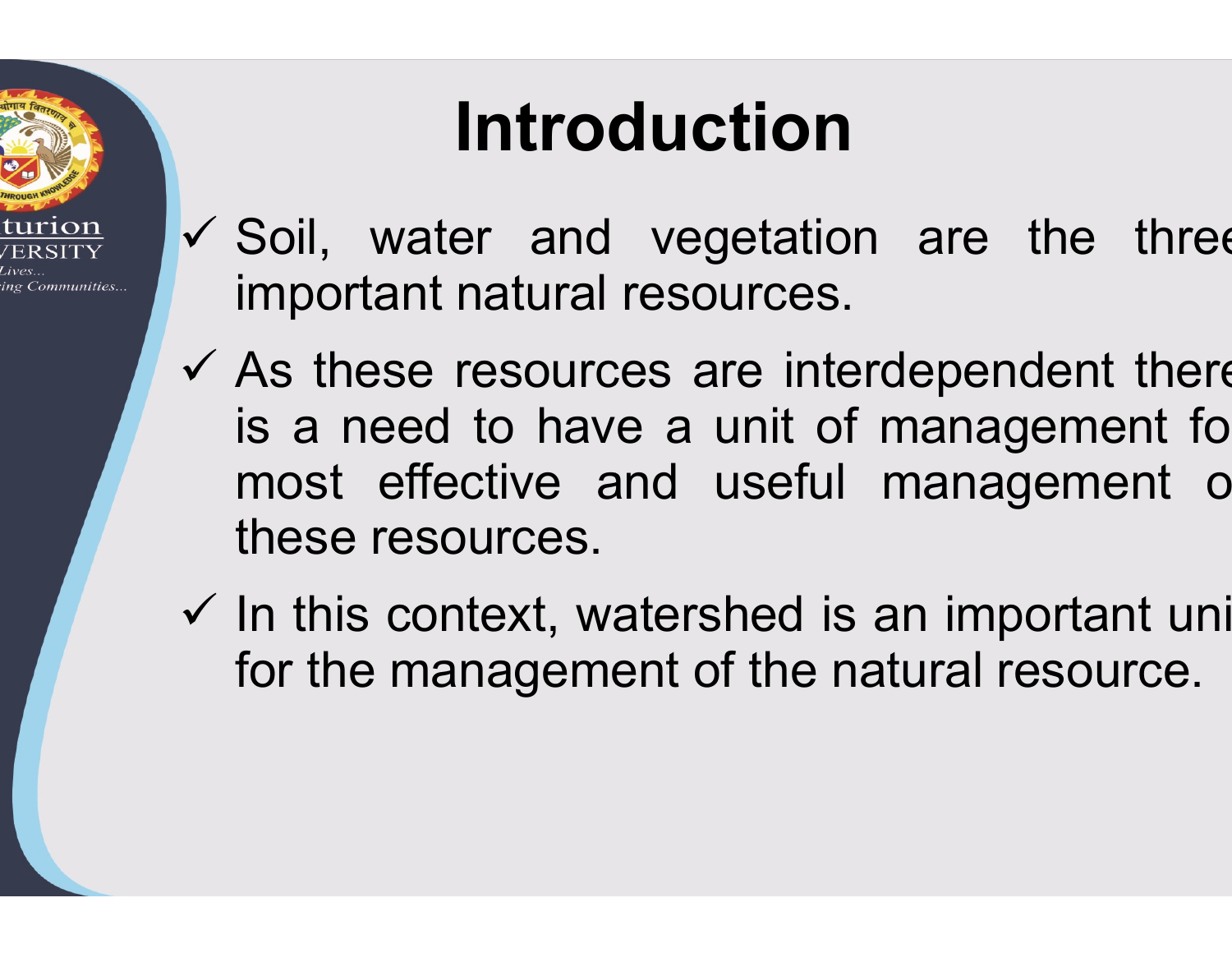

## Concept of watershed management

- **Concept of watershed management**<br> **A** watershed is defined as any spatial area from precipitation is collected and drained through a com other words, it is a geo-hydrological unit the water of **Concept of watersheror Concept of watersheror management**<br>A watershed is defined as any spatial area f<br>precipitation is collected and drained through a cother words, it is a geo-hydrological unit the wate<br>common outlet. **Concept of watershed management**<br>A watershed is defined as any spatial area from<br>precipitation is collected and drained through a commother words, it is a geo-hydrological unit the water of<br>common outlet.<br>It is defined as **Concept of water**<br> **Concept of water**<br> **Concept of water**<br> **Concept of water**<br> **Concept of water**<br> **Concept of a sumplementary spatial**<br>
precipitation is collected and drained throu<br>
other words, it is a geo-hydrological **Concept of watershed**<br> **Concept of watershed**<br> **Concept of an area from**<br> **Concept of a** as any spatial area from<br>
precipitation is collected and drained through a commo<br>
other words, it is a geo-hydrological unit the wa **COTTCEPT OF WATERS**<br> **COTTCEPT OF WATERS**<br>
A watershed is defined as any spatial a<br>
precipitation is collected and drained through<br>
other words, it is a geo-hydrological unit the<br>
common outlet.<br>
It is defined as unit of **THEITEITE**<br>  $\checkmark$  A watershed is defined as any spatial area five<br>
precipitation is collected and drained through a co<br>
other words, it is a geo-hydrological unit the water<br>
common outlet.<br>  $\checkmark$  It is defined as unit of A watershed is defined as any spatial area from<br>precipitation is collected and drained through a com<br>other words, it is a geo-hydrological unit the water c<br>common outlet.<br>It is defined as unit of area, which covers all the **of watershed**<br> **agement**<br>
as any spatial area from which runo<br>
as any spatial area from which runo<br>
drained through a common point or of<br>
drological unit the water of which flow t **f watershed**<br>**gement**<br>any spatial area from which rund<br>drained through a common point or outlets<br>logical unit the water of which flow t **of watershed**<br>**anagement**<br>and as any spatial area from which rund<br>d and drained through a common point or of<br>hydrological unit the water of which flow t **Solution Covers and Survey Covers**<br>any spatial area from which rund<br>drained through a common point or dogical unit the water of which flow t<br>which covers all the land, which co<br>lt is synonymous with a drainage **ITTETTE:**<br>spatial area from which rund<br>ned through a common point or d<br>rad unit the water of which flow t<br>ch covers all the land, which co<br>synonymous with a drainage<br>is a watershed, which is a ma<br>s also known as ridgeline is a from which rund<br>
included through a common point or or<br>
cal unit the water of which flow t<br>
ch covers all the land, which co<br>
synonymous with a drainage<br>
is a watershed, which is a ma<br>
is also known as ridgeline in U.
- runoff to a common point. It is synonymous with a drainage
-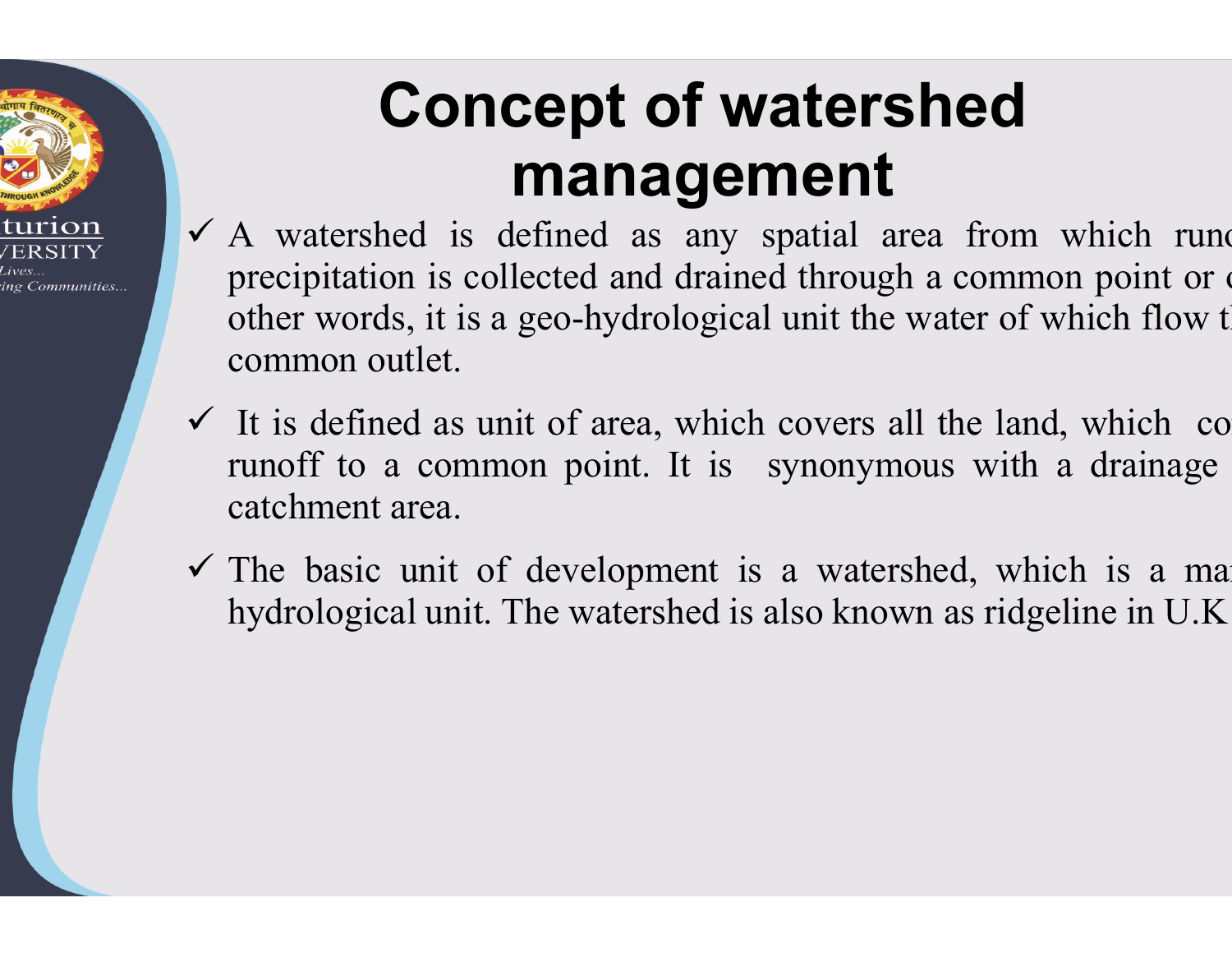

# Watershed management

- V Watershed management implies the wise use of soil a **Watershed managen**<br>Watershed management implies the<br>water resources within a given geogenable sustainable production and to **Watershed management**<br>Watershed management implies the wise<br>water resources within a given geographi<br>enable sustainable production and to minim<br>Watershed management is the rational u **nagement**<br>implies the wise use of soil and<br>given geographical area so as<br>tion and to minimize floods. **anagement**<br>implies the wise use of soil a<br>a given geographical area so as<br>action and to minimize floods. **gement**<br>ies the wise use of soil a<br>en geographical area so as<br>and to minimize floods.<br>e rational utilization of la **nagement**<br>implies the wise use of soil a<br>i given geographical area so as<br>tion and to minimize floods.<br>is the rational utilization of la<br>ptimum production with minim<br>es.
- $\checkmark$  Watershed management is the rational utilization of la **Watershed management implies the water resources within a given geogra enable sustainable production and to mi Watershed management is the rational and water resources for optimum produ hazard to natural resources.** hazard to natural resources. **anagement**<br> *i* implies the wise use of soil a<br> *a* given geographical area so as<br>
uction and to minimize floods.<br>
is the rational utilization of la<br>
optimum production with minim<br>
ces.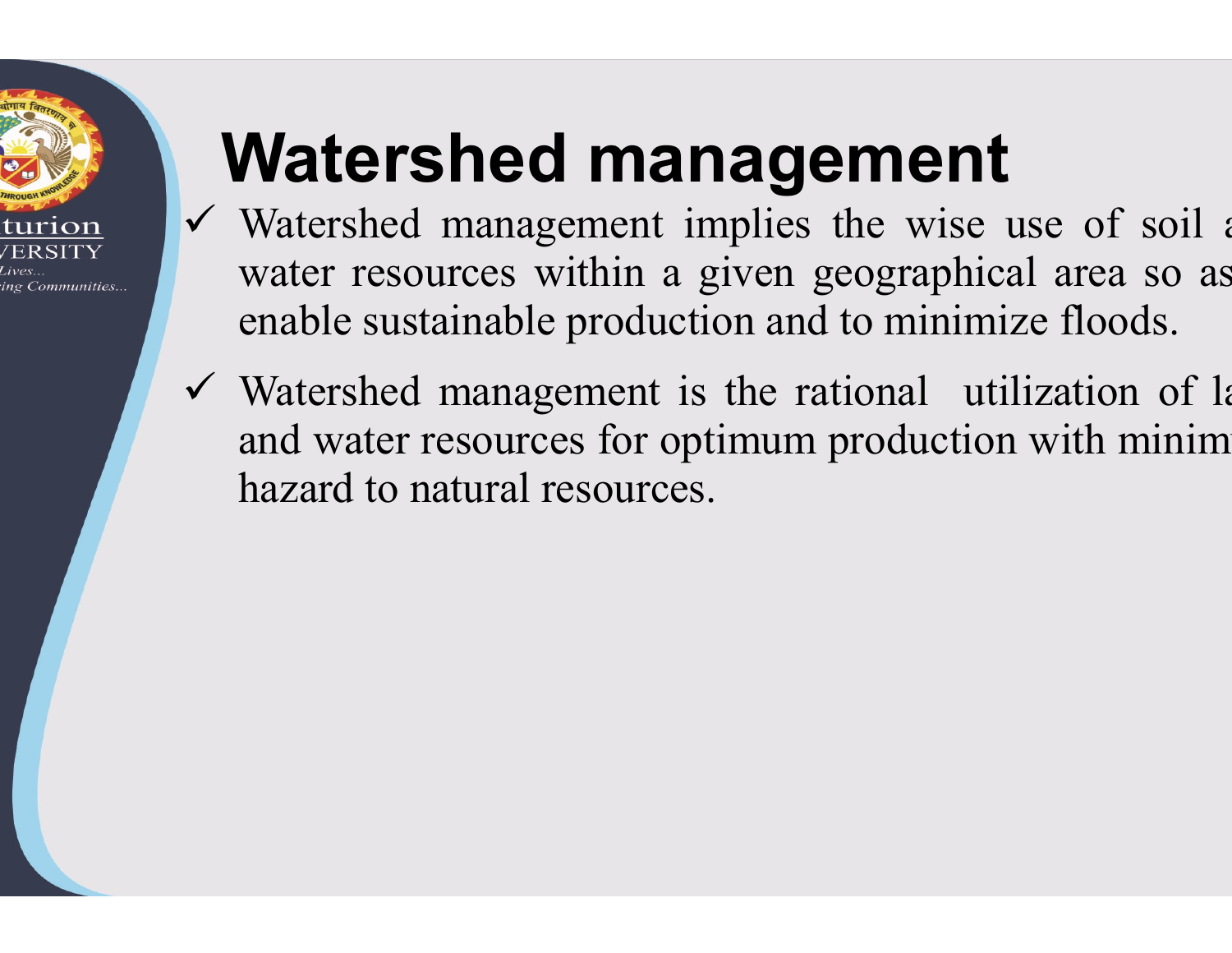

#### Watershed management programmes

- Watershed management program<br>The Drought Prone Area Development Programme(D<br>Desert Development Programme (DDP) adopted<br>evelopment approach in 1987. **Watershed management programm<br>The Drought Prone Area Development Programm<br>Desert Development Programme (DDP) ad<br>development approach in 1987.<br>The Integrated Watershed Development Project (I) Watershed management program<br>The Drought Prone Area Development Programme(DP,<br>Desert Development Programme (DDP) adopted<br>development approach in 1987.<br>The Integrated Watershed Development Project (IWDP)<br>the National Waste nagement programmes**<br>Development Programme(DPAP) and the<br>programme (DDP) adopted watershe<br>987. **nt programmes**<br>
(DDP) adopted watershe<br>
(DDP) adopted watershe<br>
(Froiect (IWDP) taken un b
- Watershed management pro<br>The Drought Prone Area Development Program<br>Desert Development Programme (DDP) a<br>development approach in 1987.<br>The Integrated Watershed Development Project (<br>the National Wasteland Development Board **Watershed management pr**<br>The Drought Prone Area Development Progra<br>Desert Development Programme (DDP)<br>development approach in 1987.<br>The Integrated Watershed Development Projec<br>the National Wasteland Development Board (lai **Watershed management program**<br>The Drought Prone Area Development Programme(DP<br>Desert Development Programme (DDP) adopted<br>development approach in 1987.<br>The Integrated Watershed Development Project (IWDP)<br>aimed at developme **nagement programmes**<br>
Development Programme(DPAP) and the<br>
Programme (DDP) adopted watershe<br>
1987.<br>
Development Project (IWDP) taken up b<br>
Development Board (NWDB) in 1989 als<br>
wastelands on watershed basis. **nt programmes**<br>the Programme (DPAP) and the (DDP) adopted watershes<br>nt Project (IWDP) taken up b<br>Board (NWDB) in 1989 also<br>watershed basis. **ent programmes**<br>
nent Programme(DPAP) and the<br>
(DDP) adopted watershe<br>
nent Project (IWDP) taken up b<br>
nt Board (NWDB) in 1989 als<br>
on watershed basis.<br>
Exporance for Rainfed Ares **ement programmes**<br>opment Programme(DPAP) and th<br>nme (DDP) adopted watershe<br>lopment Project (IWDP) taken up b<br>oment Board (NWDB) in 1989 als<br>nds on watershed basis.<br>based on watershed concept is the<br>nt Programme for Rainfe **ETIL Programme** (DPAP) and the (DDP) adopted watershes<br>
ent Project (IWDP) taken up b<br>
t Board (NWDB) in 1989 als<br>
on watershed basis.<br>
d on watershed concept is the Programme for Rainfed Area<br>
riculture.<br>
finds watershed Programme (DPAP) and the<br>mme (DDP) adopted watershe<br>elopment Project (IWDP) taken up b<br>pment Board (NWDB) in 1989 als<br>ands on watershed basis.<br>based on watershed concept is the<br>ent Programme for Rainfed Area<br>of Agriculture (DDF) adopted watershelm<br>the Project (IWDP) taken up b<br>Board (NWDB) in 1989 als<br>n watershed basis.<br>on watershed concept is the<br>rogramme for Rainfed Area<br>iculture.<br>funds watershed developme
- **Watershed management p**<br>The Drought Prone Area Development Progr<br>Desert Development Programme (DDP)<br>development approach in 1987.<br>The Integrated Watershed Development Projec<br>the National Wasteland Development Board (<br>aim **The Drought Prone Area Development Profilering CD**<br>The Drought Prone Area Development Pro<br>development approach in 1987.<br>The Integrated Watershed Development Pro<br>the National Wasteland Development Boar<br>aimed at development The Drought Prone Area Development Programme<br>
Desert Development Programme (DDP) adop<br>
development approach in 1987.<br>
The Integrated Watershed Development Project (IWI<br>
the National Wasteland Development Board (NWDI<br>
aimed Desert Development Programme (DDF) and<br>development approach in 1987.<br>The Integrated Watershed Development Project (IV<br>the National Wasteland Development Board (NWI<br>aimed at development of wastelands on watershed b<br> $\checkmark$  Th development approach in 1987.<br>The Integrated Watershed Development Project (the National Wasteland Development Board (N'<br>aimed at development of wastelands on watershed<br>The fourth major programme based on waters<br>National W Franch Project (IWDP) taken up<br>velopment Board (NWDB) in 1989 a<br>stelands on watershed basis.<br>nme based on watershed concept is<br>ppment Programme for Rainfed Ar<br>stry of Agriculture.<br>elopment funds watershed developm<br>and IWDP
-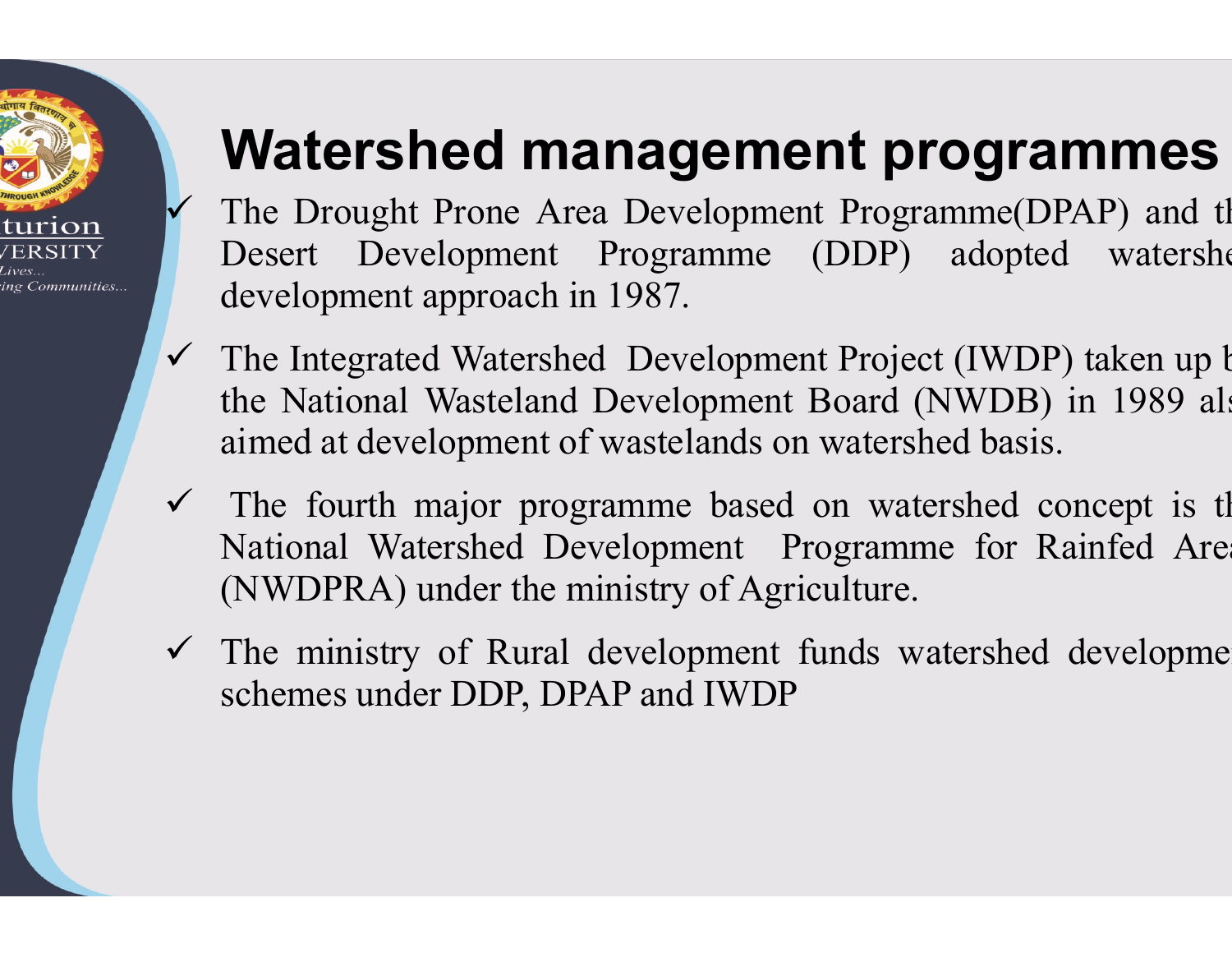

# Principles of watershed management **Principles of watershed manage**<br>• Utilizing the land based on its capability<br>• Protecting the fertile top soil **Principles of watershed manasy • Utilizing the land based on its capability • Protecting the fertile top soil • Minimizing the silting up of the reservoirs and lower fe Principles of watershed manage**<br>• Utilizing the land based on its capability<br>• Protecting the fertile top soil<br>• Minimizing the silting up of the reservoirs and lower fert<br>• Protecting vegetative cover throughout the year **Principles of watershed manage.**<br>
• Utilizing the land based on its capability<br>
• Protecting the fertile top soil<br>
• Minimizing the silting up of the reservoirs and lower fer<br>
• Protecting vegetative cover throughout the **atershed management**<br>is capability<br>the reservoirs and lower fertile lands<br>hroughout the year **ed management**<br>y<br>irs and lower fertile lands<br>the year

- Utilizing the land based on its capability
- 
- 
- 
- 
- **Principles of watershed manage**<br>• Utilizing the land based on its capability<br>• Protecting the fertile top soil<br>• Minimizing the silting up of the reservoirs and lower fert<br>• Protecting vegetative cover throughout the year **Principles of watershed mana**<br>• Utilizing the land based on its capability<br>• Protecting the fertile top soil<br>• Minimizing the silting up of the reservoirs and lower in<br>• Protecting vegetative cover throughout the year<br>• I • Utilizing the land based on its capabilit<br>• Protecting the fertile top soil<br>• Minimizing the silting up of the reserve<br>• Protecting vegetative cover throughout<br>• In situ conservation of rain water<br>• Safe diversion of sur **atershed management**<br>ts capability<br><br>the reservoirs and lower fertile lands<br>throughout the year<br>water<br>runoff to storage structures through grass<br>deconstruction of check dams for increa
- Protecting the fertile top soil<br>
 Minimizing the silting up of the reservoirs and lowe<br>
 Protecting vegetative cover throughout the year<br>
 In situ conservation of rain water<br>
 Safe diversion of surface runoff to stor • Minimizing the silting up of the reservoirs and<br>• Protecting vegetative cover throughout the yea<br>• In situ conservation of rain water<br>• Safe diversion of surface runoff to storage<br>water ways<br>• Stabilization of gullies an • In situ conservative cover throughout the ye<br>• In situ conservation of rain water<br>• Safe diversion of surface runoff to storage<br>water ways<br>• Stabilization of gullies and construction of<br>ground water recharge.<br>• Increasin • In situ conservation of rain water<br>• Safe diversion of surface runoff to storage struct<br>water ways<br>• Stabilization of gullies and construction of check<br>ground water recharge.<br>• Increasing cropping intensity through inter The reservoirs and lower fertile lands<br>
roughout the year<br>
iter<br>
inoff to storage structures through graphs<br>
construction of check dams for increasing<br>
through inter and sequence cropping the reservoirs and fower fertific fands<br>roughout the year<br>ater<br>moff to storage structures through gra<br>construction of check dams for increa<br>through inter and sequence cropping.<br>efficient use of marginal lands bughout the year<br>ter<br>noff to storage structures through gra<br>construction of check dams for increa<br>hrough inter and sequence cropping.<br>efficient use of marginal lands
- 
-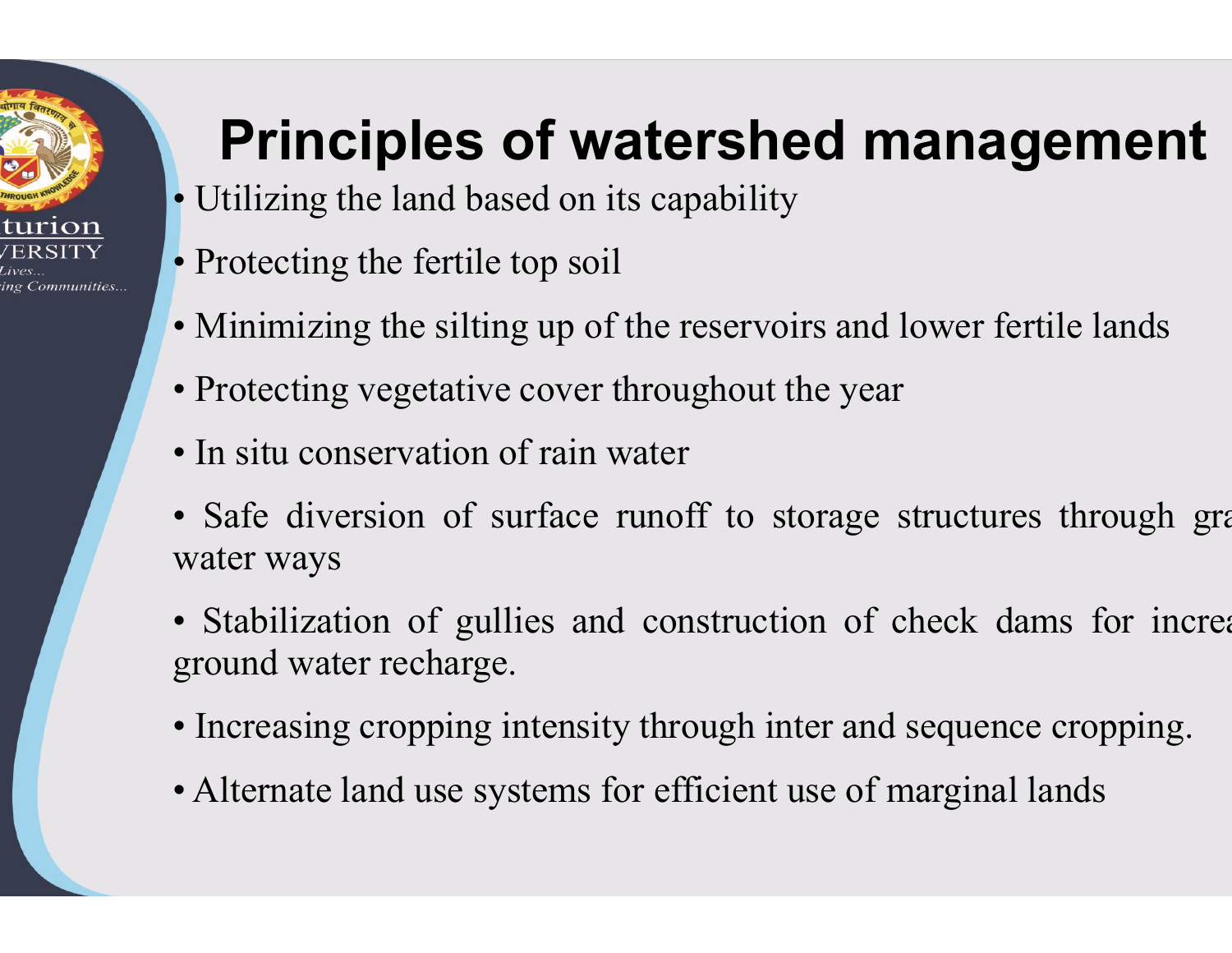

# Cont..

- Water harvesting for supplemental irrigation
- Ensuring sustainability of the ecosystem
- Maximizing farm income through agricultural related activities such as dairy poultry, sheep, and goat farming The excession<br>although agricultural<br>although sheep, and<br>facilities for storage<br>arketing<br>agro industries and<br>ic status of farmers.
- Improving infrastructural facilities for storage transport and agricultural marketing
- Setting up of small scale agro industries and
- Improving socio-economic status of farmers.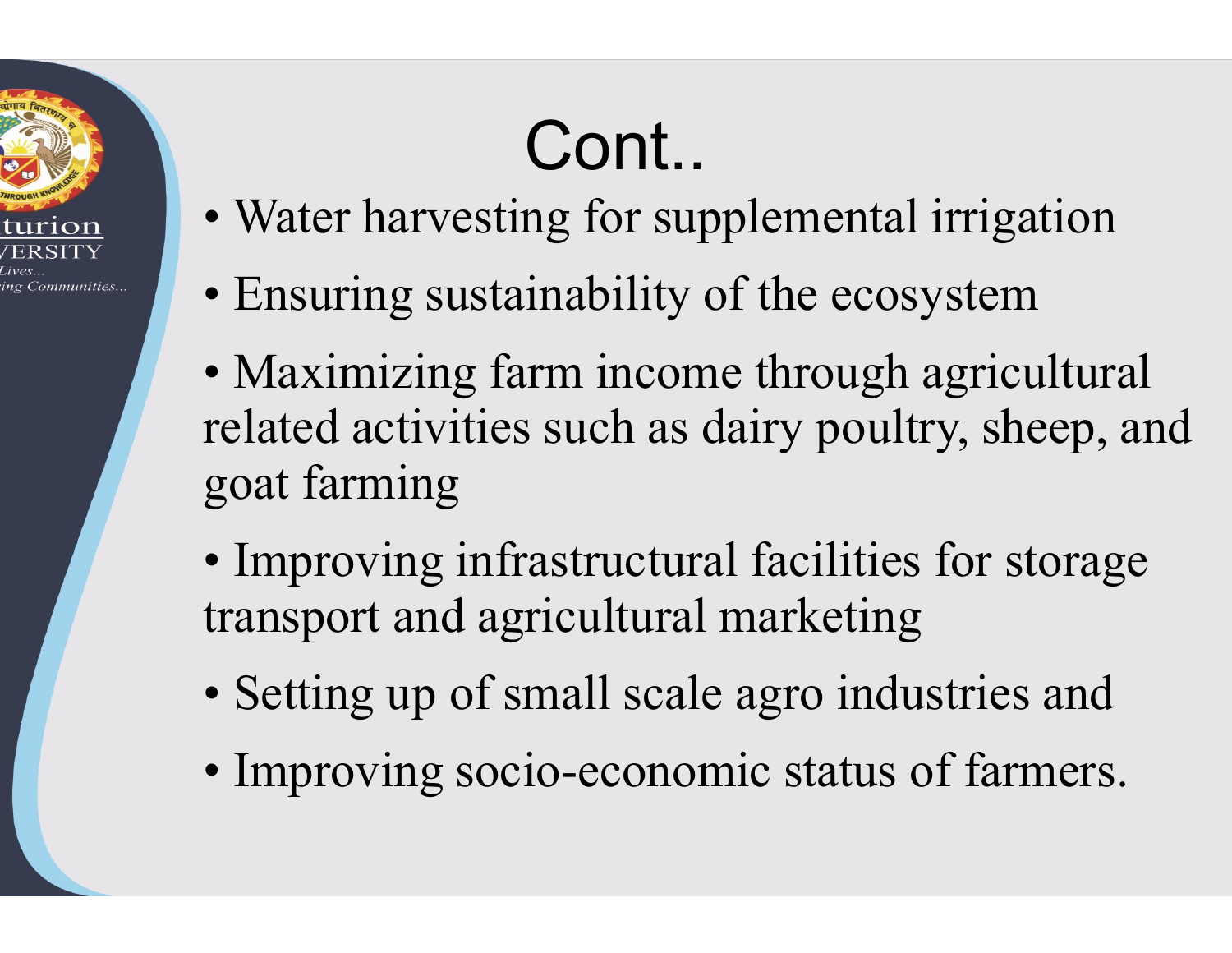### The objectives of water<br>programme.can.also.be.descrik<br>by.the.expression: The objectives of watershed<br>programme can also be described in<br>by the expression: The objectives of water<br>programme can also be descril<br>by the expression:<br>•  $P = \text{Production of food-fodder-fuel-fruit-1}$ **The objectives of watershed<br>programme can also be described in sy<br>by the expression:<br>• P = Production of food-fodder-fuel-fruit-fibre-fish-m<br>sustained basis Pollution control Prevention of floods<br>• O = Over exploitation** The objectives of watershed<br>programme can also be described if by the expression:<br> $\cdot$  P = Production of food-fodder-fuel-fruit-fibre-f<br>sustained basis Pollution control Prevention of flo<br> $\cdot$  O = Over exploitation of res **The objectives of watershed may**<br>**programme can also be described in symbly the expression:**<br> $\cdot$  P = Production of food-fodder-fuel-fruit-fibre-fish-milk c<br>sustained basis Pollution control Prevention of floods<br> $\cdot$  O= objectives of watershed manageme of watershed manageme<br>be described in symbolic for of watershed manageme<br>so be described in symbolic for<br>fodder-fuel-fruit-fibre-fish-milk combined ontrol Prevention of floods<br>of resources to be minimized by controlline **watershed manageme**<br> **described in symbolic for**<br>
Fitel-fruit-fibre-fish-milk combined of<br>
Prevention of floods<br>
urces to be minimized by controlling<br>
ike over grazing Operation **Example 15 Altershed manageme**<br> **Cribed in symbolic for**<br>
intertive-fish-milk combined ontion of floods<br>
to be minimized by controlline<br>
over grazing Operation<br>
ons and follow up programme

ing Communities...

- **The objectives of watersh**<br>**programme can also be describe**<br>**by the expression:**<br> $\cdot$  P = Production of food-fodder-fuel-fruit-fibi<br>sustained basis Pollution control Prevention of<br> $\cdot$  O = Over exploitation of resources practicability of all on farm operations and follow up programme **The expression:**<br> **Programme can also be describe**<br> **by the expression:**<br>  $\cdot$  P = Production of food-fodder-fuel-fruit-fibr<br>
sustained basis Pollution control Prevention of<br>  $\cdot$  O = Over exploitation of resources to be **by the expression:**<br>
• P = Production of food-fodder-fuel-fruit-fibre-fish-m<br>
sustained basis Pollution control Prevention of floods<br>
• O = Over exploitation of resources to be minimize<br>
excessive biotic interferences li • P = Production of food-fodder-fuel-fruit-fibre-fish-milk<br>sustained basis Pollution control Prevention of floods<br>• O = Over exploitation of resources to be minimized<br>excessive biotic interferences like over grazing<br>pract •  $F =$  From From Equation of 1000-1001 Frevention of floods<br>
• O = Over exploitation of resources to be minimize<br>
excessive biotic interferences like over grazi<br>
practicability of all on farm operations and follow<br>
includ • O= Over exploitation of resources to be m<br>excessive biotic interferences like over<br>practicability of all on farm operations and<br>including easy approachability to different locat<br>• W = Water storage at convenient locatio **watershed manageme**<br> **escribed in symbolic for**<br> **escribed in symbolic for**<br> **escribed in symbolic for**<br>
<br> **estable over grazing Operation**<br>
<br> **like over grazing Operation**<br> **different locations in watershed The described in symbolic for**<br>the different of floods<br>ources to be minimized by controllines<br>in the over grazing Operation<br>operations and follow up programme<br>to different locations in watershed<br>ent locations for differen lel-fruit-fibre-fish-milk combined differention of floods<br>ces to be minimized by controllin<br>like over grazing Operation<br>rations and follow up programme<br>ifferent locations in watershed<br>locations for different purposes Wi<br>ns Ider-fuel-fruit-fibre-fish-milk combined a<br>trol Prevention of floods<br>resources to be minimized by controllir<br>nnces like over grazing Operation<br>in operations and follow up programme<br>ty to different locations in watershed<br>en Ecosystem safety Economic stability<br>Ecosystem safety and the minimized by controllin<br>neces like over grazing Operation<br>operations and follow up programme<br>v to different locations in watershed<br>nient locations for different
- 
-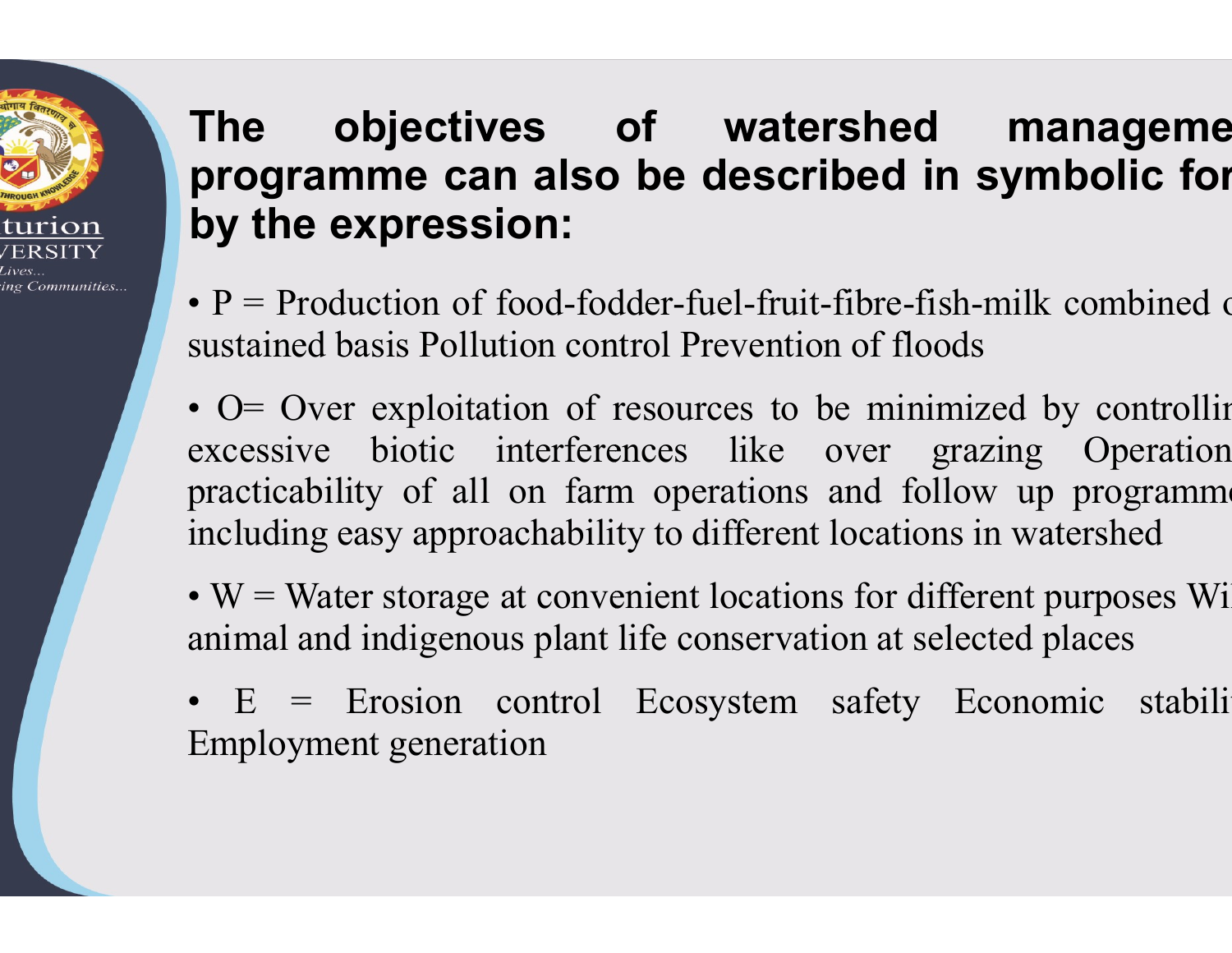# Cont..



 $\cdot$  R = Recharge of ground water Reduction of drought hazards Reduction of siltation in multipurpose reservoirs Recreation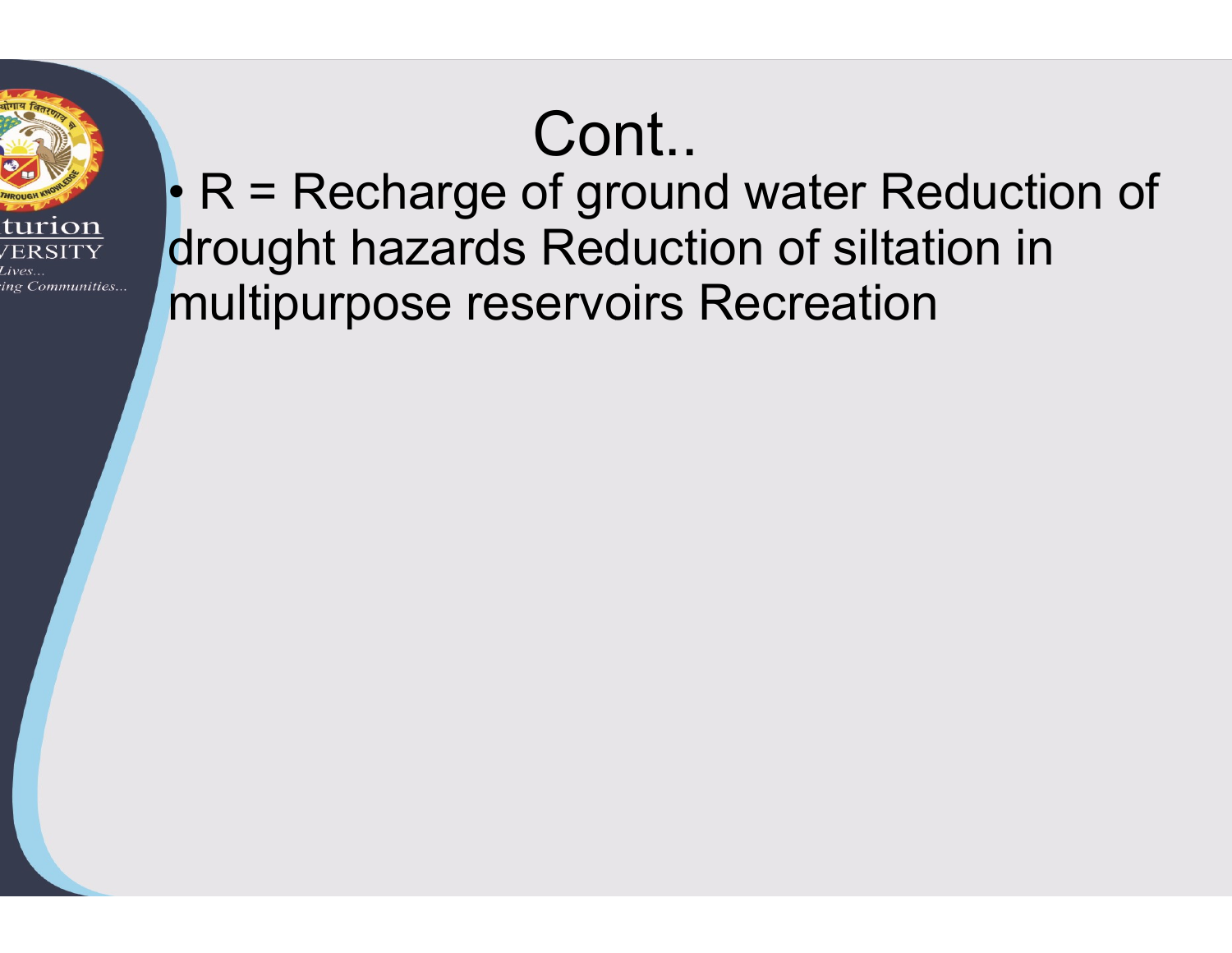# Action plan for watershed development

(steps in watershed management):

- 1. Identification and selection of watershed
- 2. Description of watershed.

ng Communities..

- 3. Analysis of problems and identification of available solutions
- 4. Designing the technology components
- 5. Preparation of base maps of watershed
- 6. Cost-benefit analysis
- 7. Fixing the time frame
- 8. Monitoring and evaluation
- 9. On-farm research
- 10.Organizational requirement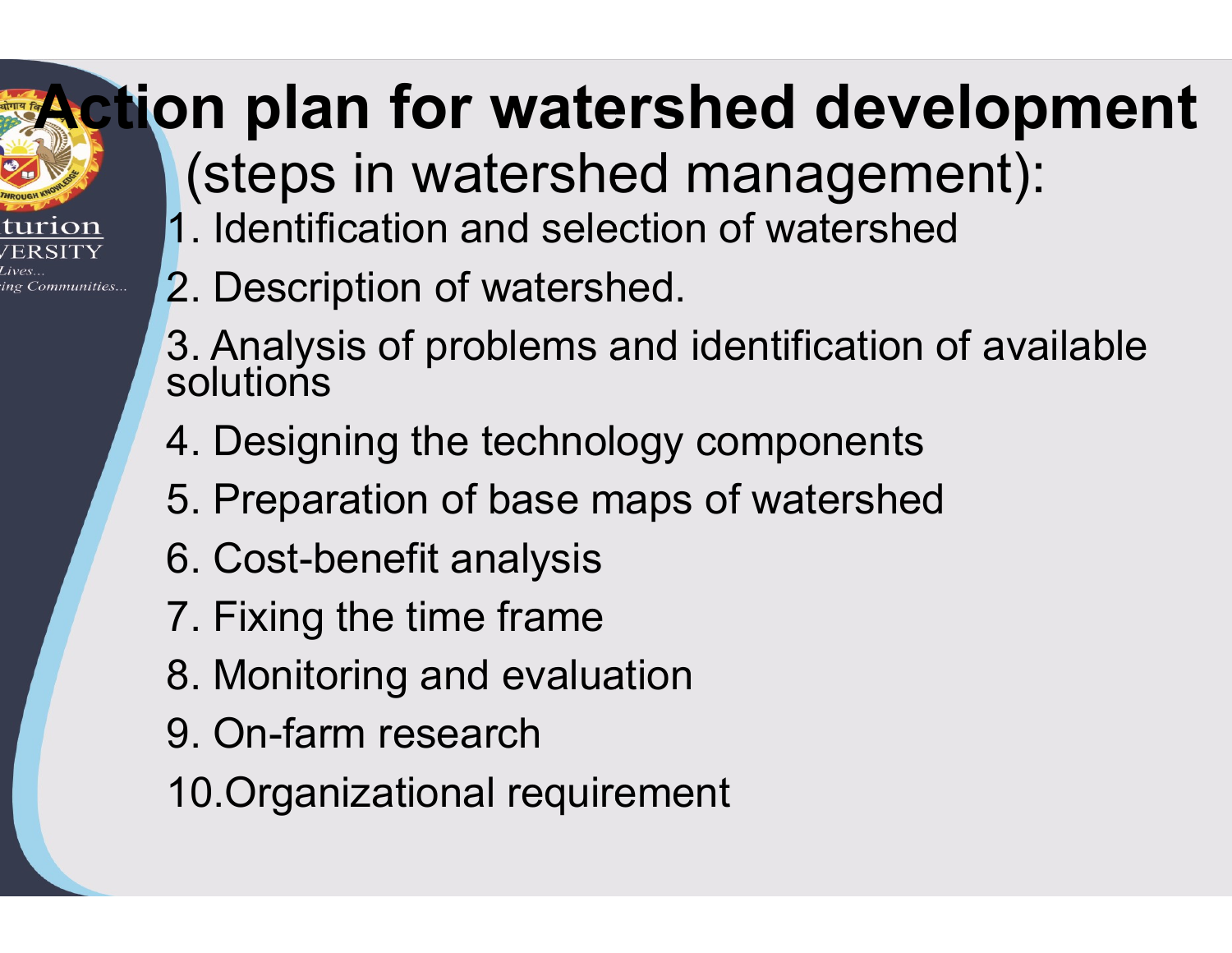

#### Components of watershed management programme and land capability classification

The main components of watershed programme are:

- 1. Soil and water conservation
- 2. Water harvesting
- 3. Crop management and
- 4. Alternate land use systems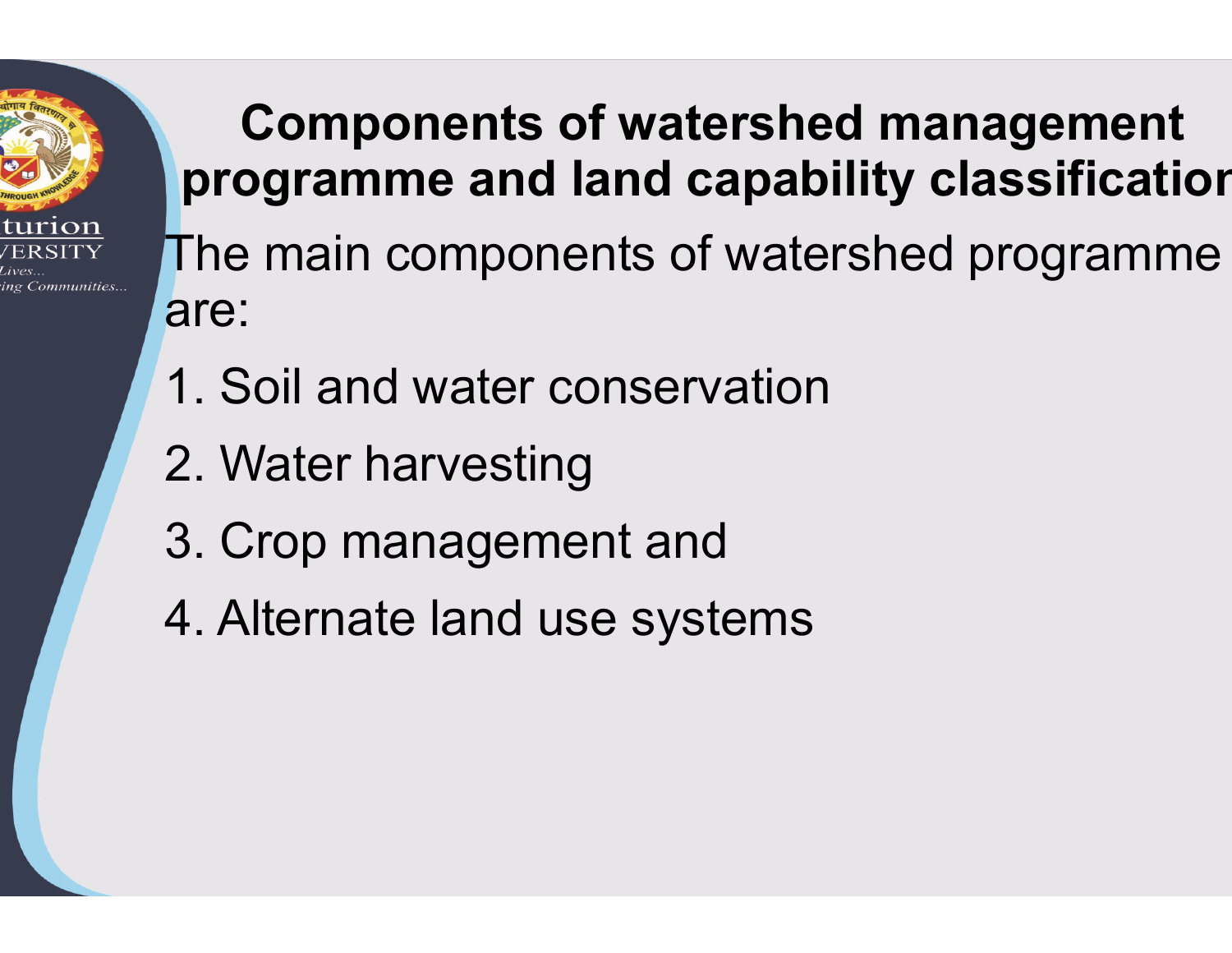# ng Communities.

#### Soil and water conservation measures

- **Soil and water conservation measu**<br>
These measures coupled with water harvesting he<br>
moisture availability in the soil profile and surface<br>
for supplemental irrigation. Based on the nature **il and water conservation measures**<br>These measures coupled with water harvesting help to<br>moisture availability in the soil profile and surface wate<br>for supplemental irrigation. Based on the nature<br>hydraulic barriers and t **il and water conservation me**<br>These measures coupled with water harvest<br>moisture availability in the soil profile and s<br>for supplemental irrigation. Based on th<br>hydraulic barriers and their cost the conservi-<br>lands can be **il and water conservation measur**<br>These measures coupled with water harvesting help<br>moisture availability in the soil profile and surface w<br>for supplemental irrigation. Based on the natur<br>hydraulic barriers and their cost **il and water conservation measures**<br>These measures coupled with water harvesting help to<br>moisture availability in the soil profile and surface wat<br>for supplemental irrigation. Based on the nature<br>hydraulic barriers and th **Soil and water conservation measured Soil and water conservation measured**  $\checkmark$  **These measures coupled with water harvesting h moisture availability in the soil profile and surface for supplemental irrigation. Based on t** These measures coupled with water harvesting<br>  $\checkmark$  These measures coupled with water harvesting<br>
for supplemental irrigation. Based on the n<br>
hydraulic barriers and their cost the conservation<br>
lands can be divided into **Ation measures**<br>water harvesting help to improve the<br>profile and surface water availabili<br>Based on the nature and type **Example 18 Server 10 Server 10**<br>ith water harvesting help to improve th<br>soil profile and surface water availabili<br>in. Based on the nature and type<br>cost the conservation measures in arab **Conservation measures**<br>upled with water harvesting help to improve the<br>y in the soil profile and surface water availabili<br>irrigation. Based on the nature and type<br>nd their cost the conservation measures in arab<br>d into thr **Example 18 The conservation measures**<br>th water harvesting help to improve the<br>soil profile and surface water availabili<br>in. Based on the nature and type<br>cost the conservation measures in arab<br>ee categories lands can be divided into three categories
- $\checkmark$  a. Permanent treatments (Hardware treatments)
- b. Semi permanent treatments (medium software treatments) and
- $\checkmark$  c. Temporary treatments (software treatments).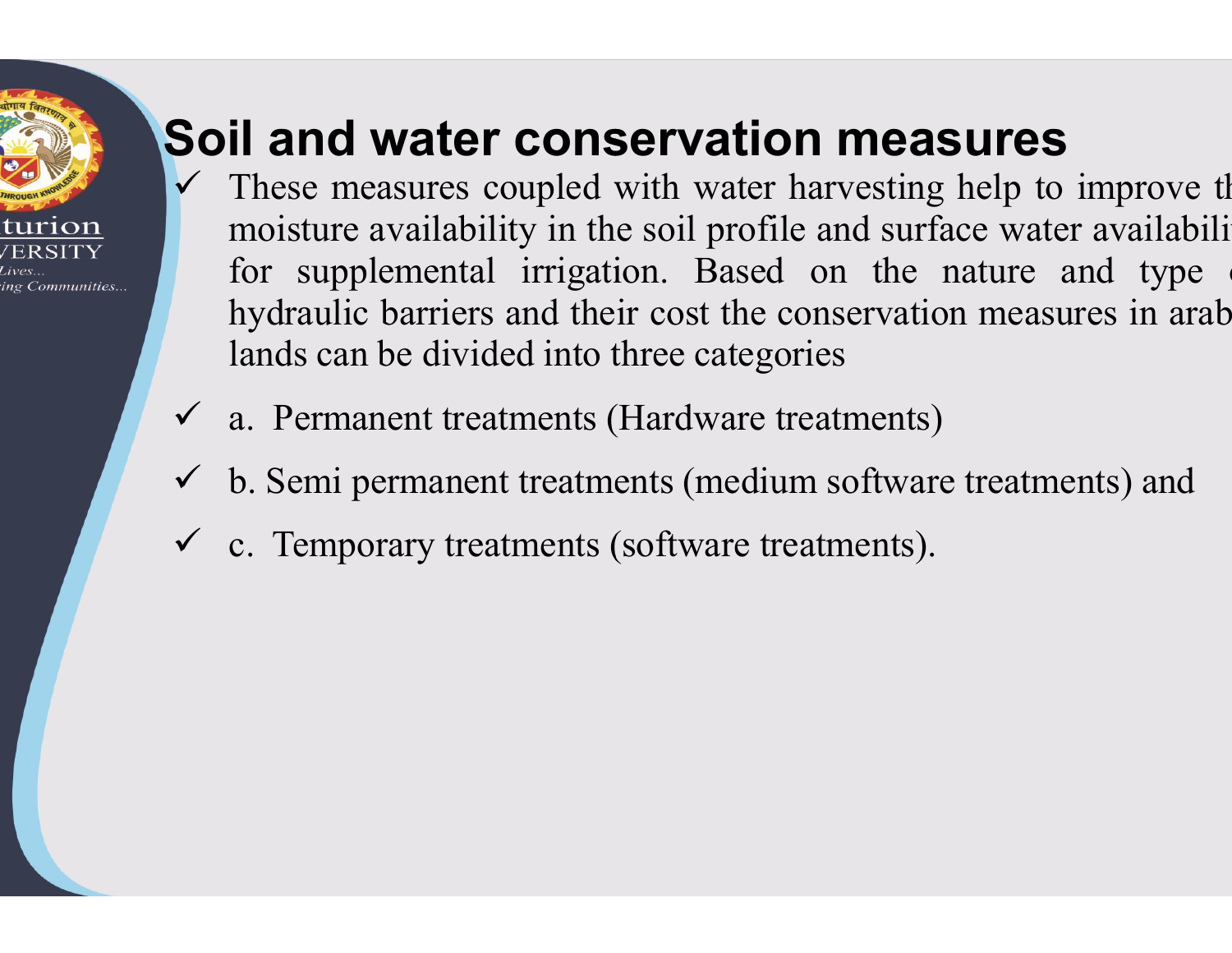

#### a. Permanent measures:

**a. Permanent measures:**<br>These measures are provided for improvement of r<br>drainage features of watershed, aimed at co<br>regulating surface runoff and reducing peak flo **a. Permanent measures:**<br>ese measures are provided for improvement of relief,<br>drainage features of watershed, aimed at controll<br>regulating surface runoff and reducing peak flow rate<br>and waterways are the permanent measures **a. Permanent measures**<br>ese measures are provided for improvement of<br>drainage features of watershed, aimed at<br>regulating surface runoff and reducing peak<br>and waterways are the permanent measures<br>project. **a. Permanent measures:**<br>ese measures are provided for improvement of relief, drainage features of watershed, aimed at controll<br>regulating surface runoff and reducing peak flow rate<br>and waterways are the permanent measures project. **a. Permanent measures:**<br>These measures are provided for improvement of relie drainage features of watershed, aimed at contregulating surface runoff and reducing peak flow rand waterways are the permanent measures in wat p **a. Permanent measures:**<br>These measures are provided for improvement of relief, pl<br>drainage features of watershed, aimed at controllin<br>regulating surface runoff and reducing peak flow rates.<br>and waterways are the permanen These measures are provided for improvement of i<br>drainage features of watershed, aimed at co<br>regulating surface runoff and reducing peak flo<br>and waterways are the permanent measures in<br>project.<br>Waterways: both with and wi manage reatures of watershed, anned at com<br>regulating surface runoff and reducing peak flow<br>and waterways are the permanent measures in w<br>project.<br>• Waterways: both with and without vegetation-<br>gsafe disposal of runoff wa regulating surface funori and reducing peak flow rates<br>and waterways are the permanent measures in watersl<br>project.<br>• Waterways: both with and without vegetation- grasse<br>safe disposal of runoff water.<br>• Bunds: contour bund **measures:**<br>for improvement of relief, physiograph<br>ershed, aimed at controlling soil erd<br>nd reducing peak flow rates. Bunds, ter **SUITES:**<br>
ovement of relief, physiograph<br>
aimed at controlling soil erosing peak flow rates. Bunds, ten<br>
measures in watershed manage **measures:**<br>a for improvement of relief, physiograph<br>tershed, aimed at controlling soil erand reducing peak flow rates. Bunds, ter<br>ermanent measures in watershed manage **SUFES:**<br>
ovement of relief, physiograph<br>
aimed at controlling soil erd<br>
cing peak flow rates. Bunds, ten<br>
measures in watershed manage **measures:**<br>
for improvement of relief, physiograph<br>
rshed, aimed at controlling soil ere<br>
ind reducing peak flow rates. Bunds, ter<br>
manent measures in watershed manage<br>
without vegetation-grassed waterway<br>
ble for low rai **nt measures:**<br>ded for improvement of relief, physiograph<br>watershed, aimed at controlling soil erc<br>off and reducing peak flow rates. Bunds, ter<br>experiment measures in watershed manage<br>and without vegetation-grassed waterw for improvement of relief, physiograph<br>ershed, aimed at controlling soil erd<br>nd reducing peak flow rates. Bunds, termanent measures in watershed manage<br>without vegetation-grassed waterway<br>able for low rainfall areas (< 60 Fished, anned at controlling son erd<br>d reducing peak flow rates. Bunds, termanent measures in watershed manage<br>without vegetation-grassed waterway<br>ble for low rainfall areas (< 600 mm) a<br>p to  $6\%$ .<br>high rainfall areas (> T and reducing peak now rates. Bunds, ten<br>permanent measures in watershed manage<br>and without vegetation-grassed waterway<br>per.<br>itable for low rainfall areas (< 600 mm) a<br>pe up to 6%.<br>for high rainfall areas (> 600 mm) and f

- safe disposal of runoff water.
- 
-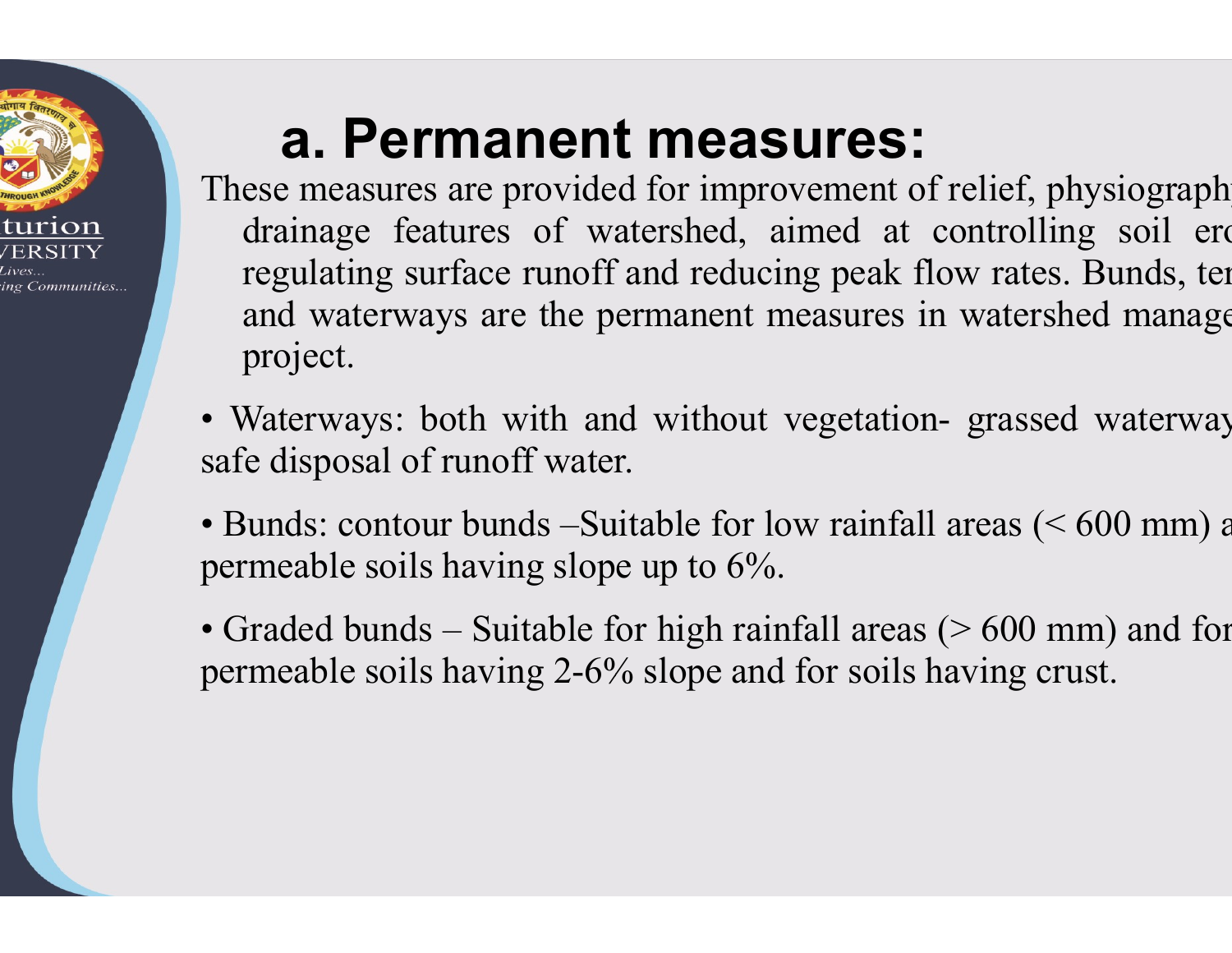#### b. Semi permanent measures:

ing Communities..

**b. Semi permanent measu**<br>These are usually interbund treatments wh<br>in conventionally bunded area. They are a<br>velocity of overland flow. These measures n **b. Semi permanent measure:**<br>These are usually interbund treatments where in conventionally bunded area. They are adop velocity of overland flow. These measures may it.<br>Small section / key line bunds: A small sexes **b. Semi permanent measures:**<br>These are usually interbund treatments where fie<br>in conventionally bunded area. They are adopte<br>velocity of overland flow. These measures may los<br>. Small section / key line bunds: A small sect **b. Semi permanent measures**<br>These are usually interbund treatments where fin<br>conventionally bunded area. They are adopte<br>yelocity of overland flow. These measures may low<br>Small section / key line bunds: A small sec<br>create **b. Semi permanent measures**<br>These are usually interbund treatments where fight conventionally bunded area. They are adopte<br>velocity of overland flow. These measures may lo<br>l. Small section / key line bunds: A small sect<br>c **b. Semi permanent measures:**<br>These are usually interbund treatments where field is<br>in conventionally bunded area. They are adopted to<br>yelocity of overland flow. These measures may lost for<br>created across the slope at half **nt measures:<br>treatments where field sizes are l<br>ea. They are adopted to minimize<br>se measures may lost for 2 to 5 ye nent measures:**<br>nd treatments where field sizes are l<br>area. They are adopted to minimize<br>hese measures may lost for 2 to 5 ye<br>e bunds: A small section bund ma **t measures:**<br>atments where field sizes are I<br>They are adopted to minimize<br>measures may lost for 2 to 5 ye<br>ds: A small section bund ma<br>of the vertical bund spacing, w **ent measures:**<br>I treatments where field sizes are I<br>rea. They are adopted to minimize<br>see measures may lost for 2 to 5 ye<br>bunds: A small section bund ma<br>half of the vertical bund spacing, w<br>interval of 2-3 years.<br>of about **ent measures:**<br>treatments where field sizes are I<br>ba. They are adopted to minimize<br>ise measures may lost for 2 to 5 ye<br>punds: A small section bund ma<br>half of the vertical bund spacing, w<br>interval of 2-3 years.<br>of about 4

**b. Semi permanent measuration**<br>These are usually interbund treatments wh<br>p conventionally bunded area. They are a<br>velocity of overland flow. These measures r<br>. Small section / key line bunds: A sma<br>created across the slop **b. Semi permanent measures:**<br>These are usually interbund treatments where field<br>in conventionally bunded area. They are adopted<br>velocity of overland flow. These measures may lost<br>. Small section / key line bunds: A small **D. SETTH PETTHATIETT THEASUTES.**<br>These are usually interbund treatments where field conventionally bunded area. They are adopted velocity of overland flow. These measures may los Small section / key line bunds: A small s in conventionally bunded area. They are adopted<br>velocity of overland flow. These measures may lost<br>locity of overland flow. These measures may lost<br>i. Small section / key line bunds: A small section<br>created across the slop velocity of overland flow. These measures may<br>velocity of overland flow. These measures may<br>created across the slope at half of the vertical t<br>needs to be renovated at an interval of 2-3 year<br>ii. Strip Levelling: Levelling Levely of overtaina now. These included of may to.<br>
Small section / key line bunds: A small section<br>
reeds to be renovated at an interval of 2-3 years.<br>
ii. Strip Levelling: Levelling of about 4 to 5 m strip<br>
the bund acro French Scotter in Scotter and Screated across the slope at half of the vertical<br>needs to be renovated at an interval of 2-3 yea<br>ii. Strip Levelling: Levelling of about 4 to 5 m<br>the bund across the major land slope help in<br> because actoss the step at hair or the C2-3 years.<br>
ii. Strip Levelling: Levelling of about 4 to 5 m stript<br>
the bund across the major land slope help in red<br>
of surface flow. Strip levelling can be done by runn<br>
at an int it is Strip Levelling: Levelling of about 4 to 5 m strips<br>the bund across the major land slope help in reduced surface flow. Strip levelling can be done by runnin<br>at an interval of 2 to 4 years.<br>iii. Live beds: One or two **ent measures:**<br>treatments where field sizes are I<br>ea. They are adopted to minimize<br>se measures may lost for 2 to 5 ye<br>bunds: A small section bund ma<br>nalf of the vertical bund spacing, w<br>interval of 2-3 years.<br>of about 4 t **ent measures:**<br>d treatments where field sizes are I<br>rea. They are adopted to minimize<br>ese measures may lost for 2 to 5 ye<br>bunds: A small section bund ma<br>half of the vertical bund spacing, w<br>interval of 2-3 years.<br>I of abo can be done by running blade ha years. a. They are adopted to minimize<br>a. They are adopted to minimize<br>e measures may lost for 2 to 5 ye<br>unds: A small section bund ma<br>alf of the vertical bund spacing, w<br>nterval of 2-3 years.<br>f about 4 to 5 m strips of land al<br>n purpose. They are dideptoded for 2 to 5 years<br>ow. These measures may lost for 2 to 5 years<br>of at an interval of 2-3 years.<br>welling of about 4 to 5 m strips of land al<br>major land slope help in reducing the vellevelling can The bund at mid spacing, whisterval of 2-3 years.<br>The bund at the bund at land slope help in reducing the velong can be done by running blade has.<br>S.<br>We beds of 2-3 m width on contour of section on the beds mate.<br>The veget down 4 to 5 m strips of land all<br>d slope help in reducing the vel<br>an be done by running blade ha<br>beds of 2-3 m width on contour of<br>The vegetation on the beds ma<br>One or two barriers of close gro<br>bund and at mid length of sl

ii. Strip Levelling: Levelling of about 4 to 5 m strip<br>the bund across the major land slope help in reduce<br>of surface flow. Strip levelling can be done by runnin<br>at an interval of 2 to 4 years.<br>iii. Live beds: One or two l filter the runoff water or slow down over land flow. Khus gra<br>widely recommended as vegetative barrier.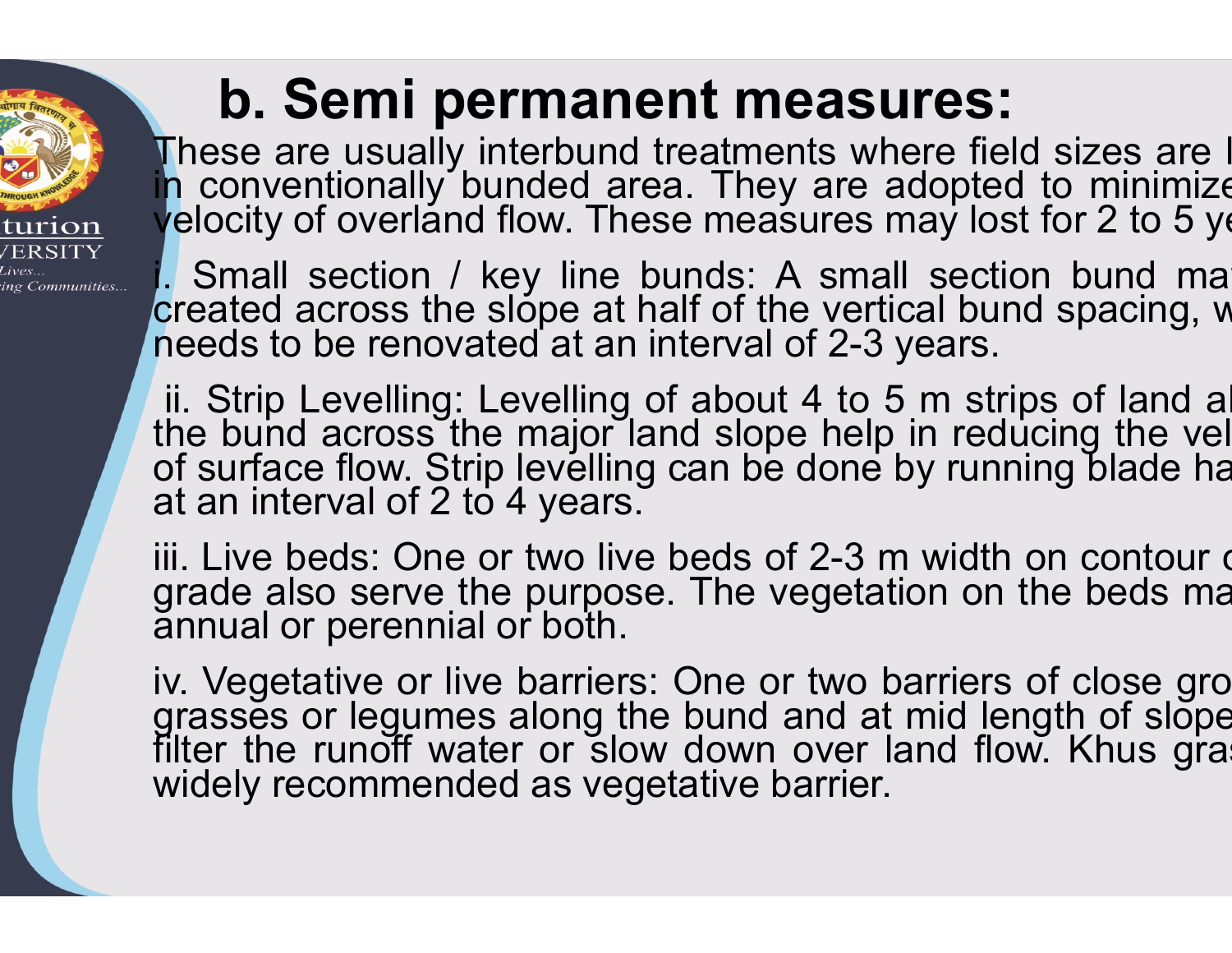

#### c. Temporary measures

**C. Temporary measures**<br> $\checkmark$  These are simple treatments for in situ<br>and needs to be remade or renovate<br>practices like contour farming, compart **C. Temporary measures**<br>These are simple treatments for in situ mois<br>and needs to be remade or renovated ev<br>practices like contour farming, compartment<br>bed and furrows, dead furrows, tillage an **C. Temporary measures**<br>These are simple treatments for in situ mo<br>and needs to be remade or renovated e<br>practices like contour farming, compartmen<br>bed and furrows, dead furrows, tillage a<br>gained wide acceptance in the rec **C. Temporary measures**<br>These are simple treatments for in situ<br>and needs to be remade or renovat<br>practices like contour farming, compar<br>bed and furrows, dead furrows, tilla<br>gained wide acceptance in the recent pa **C. Temporary measure**<br>These are simple treatments for in s<br>and needs to be remade or renoy<br>practices like contour farming, comp<br>bed and furrows, dead furrows, ti<br>gained wide acceptance in the recent **asures**<br>for in situ moisture conservent<br>fraction of every year. Se, compartmental bunding. **Examelers**<br>and the simple of the simple star and the simple star and the simple star and the simple star and the simple star and the simple star and the simple star and the simple star and the simple star and the simple s **The Multimum of the Survey Survey Survey Survey Survey Survey Survey Survey Survey Survey Survey Survey Survey Survey Survey Survey Survey Survey Survey Survey Survey Survey Survey Survey Survey Survey Survey Survey Surve neasures**<br>ents for in situ moisture conserve or renovated every year. S<br>ming, compartmental bunding,<br>furrows, tillage and mulching<br>n the recent past. measures<br>
ents for in situ moisture conserved<br>
de or renovated every year. S<br>
rming, compartmental bunding,<br>
furrows, tillage and mulching<br>
in the recent past.